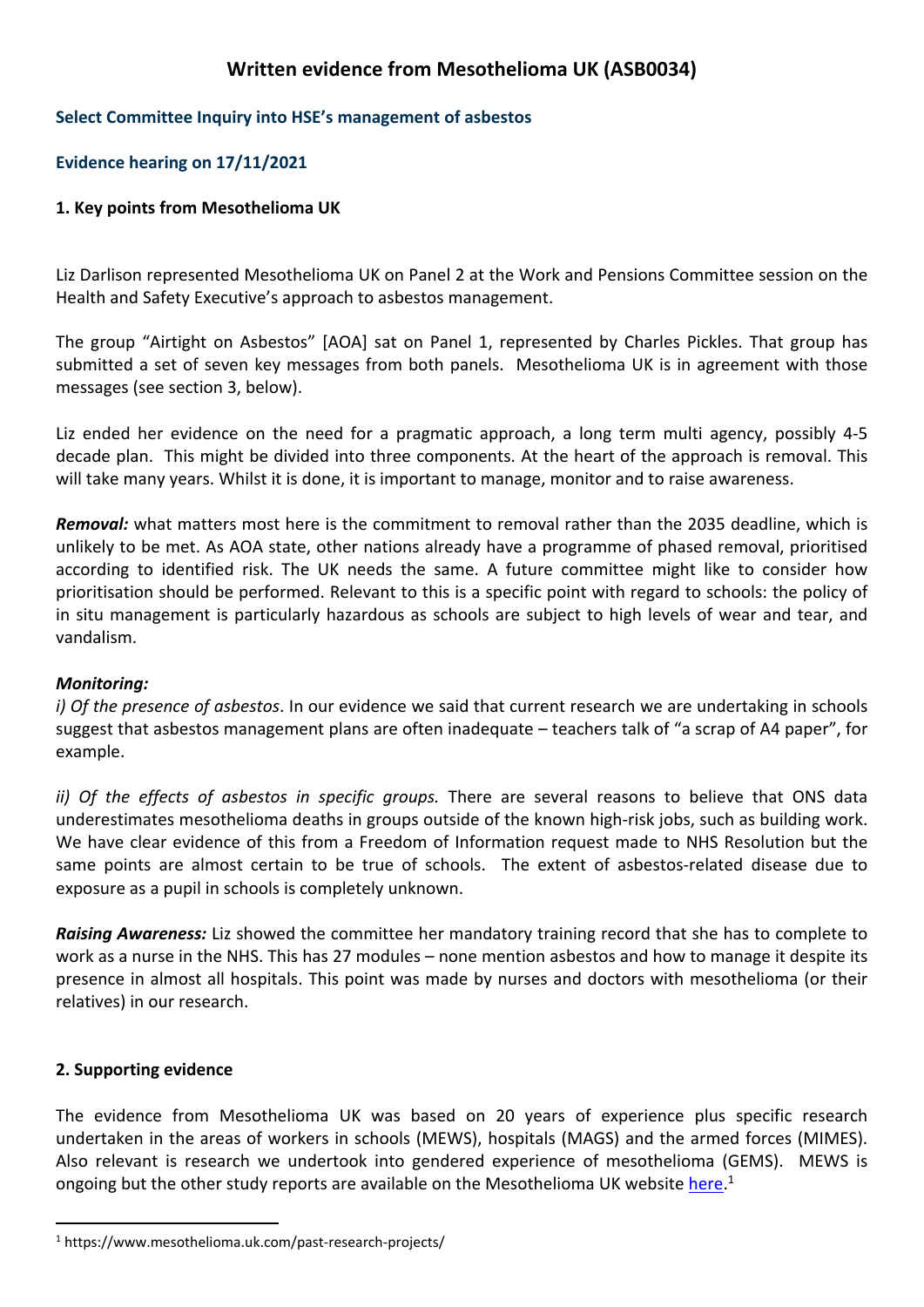# **The [ONS](https://www.hse.gov.uk/statistics/causdis/mesothelioma/mesothelioma-mortality-by-occupation.pdf) [data](https://www.hse.gov.uk/statistics/causdis/mesothelioma/mesothelioma-mortality-by-occupation.pdf)<sup>2</sup> on mesothelioma deaths by professions greatly underestimates the number of deaths due to asbestos exposure in NHS premises.**

i) How do we know? A FOI request to NHS Resolution, which covers England only, asking for claims made against the NHS by former NHS workers who had developed mesothelioma due to (according to the claim) exposure in NHS hospitals. Between 2002-15 the ONS recorded 177 deaths; between 2004-17 NHS Resolution faced 961 claims. Just over half were successful - the rest failed to show the NHS had been negligent in its management of asbestos. This does not mean that the workers were not exposed in the NHS. In addition, many workers will not have been able to pursue a claim as their legal team could not find specific instances of negligence. Again, the workers could well have been exposed at work - just not through provable negligence.

ii) Why the difference between ONS and NHS Resolution? Because i) Under 75s only ii) Last employment only iii) Ancillary workers not covered by ONS data

### **MEWS - ongoing project**

# **The ONS data probably greatly underestimates the number of deaths due to asbestos in school premises.**

i) Why do we believe this? Firstly, because point ii) above applies also to schools. Secondly, in addition, schools are filled with long-term residents, the pupils, who will also be exposed to any asbestos the staff are. The ONS does not record mesothelioma deaths by exposure as a pupil at school. In addition, there are no official UK estimates of how many pupils will develop mesothelioma for each education worker that does. In the US, a report from the national Committee on Environmental Hazards estimates the ratio as nine pupils for every teacher. In evidence to an Education Committee (13/03/2013) Julian Peto estimated that about between 1/4 and 1/3 of female deaths due to mesothelioma were the result of exposure as a pupil in school.

### **In reports from the "grey literature" - teachers and their relatives repeatedly express concern that pupils have been and still are exposed to asbestos.**

This point is backed up by the number of FOI requests parents make concerning the levels of asbestos in schools.

### **Schools have a level of wear and tear, including vandalism, that is higher than other public buildings. This makes management in situ difficult - pupils may damage panels covering asbestos, for example.**

### **MIMES**

The Mesothelioma UK Research Centre conducted a study exploring the Military Mesothelioma Experience (MIMES). The [report](https://www.mesothelioma.uk.com/wp-content/uploads/dlm_uploads/2021/02/MiMES_Report_FINAL.pdf) highlights several findings of relevance here:

- UK veterans who developed mesothelioma were exposed to asbestos in a variety of ways. It was not just people from high risk occupations (e.g. men who had served in the navy and worked as laggers of in engine rooms). Cases were spread across the forces and included people from army, RAF and navy.
- The nature of asbestos exposure varied to. Examples include people exposed to asbestos through buildings they worked and lived in, field accommodation at home and abroad, and from damage to buildings when in active service/combat.
- Amongst the interview participants many had not been aware of the dangers of asbestos until many years after the exposure occurred.
- When asked about exposure, some veterans could not recall having handled asbestos. However, many could recall having been in buildings and vehicles that potentially contained asbestos. This

<sup>2</sup> https://www.hse.gov.uk/statistics/causdis/mesothelioma/mesothelioma-mortality-by-occupation.pdf